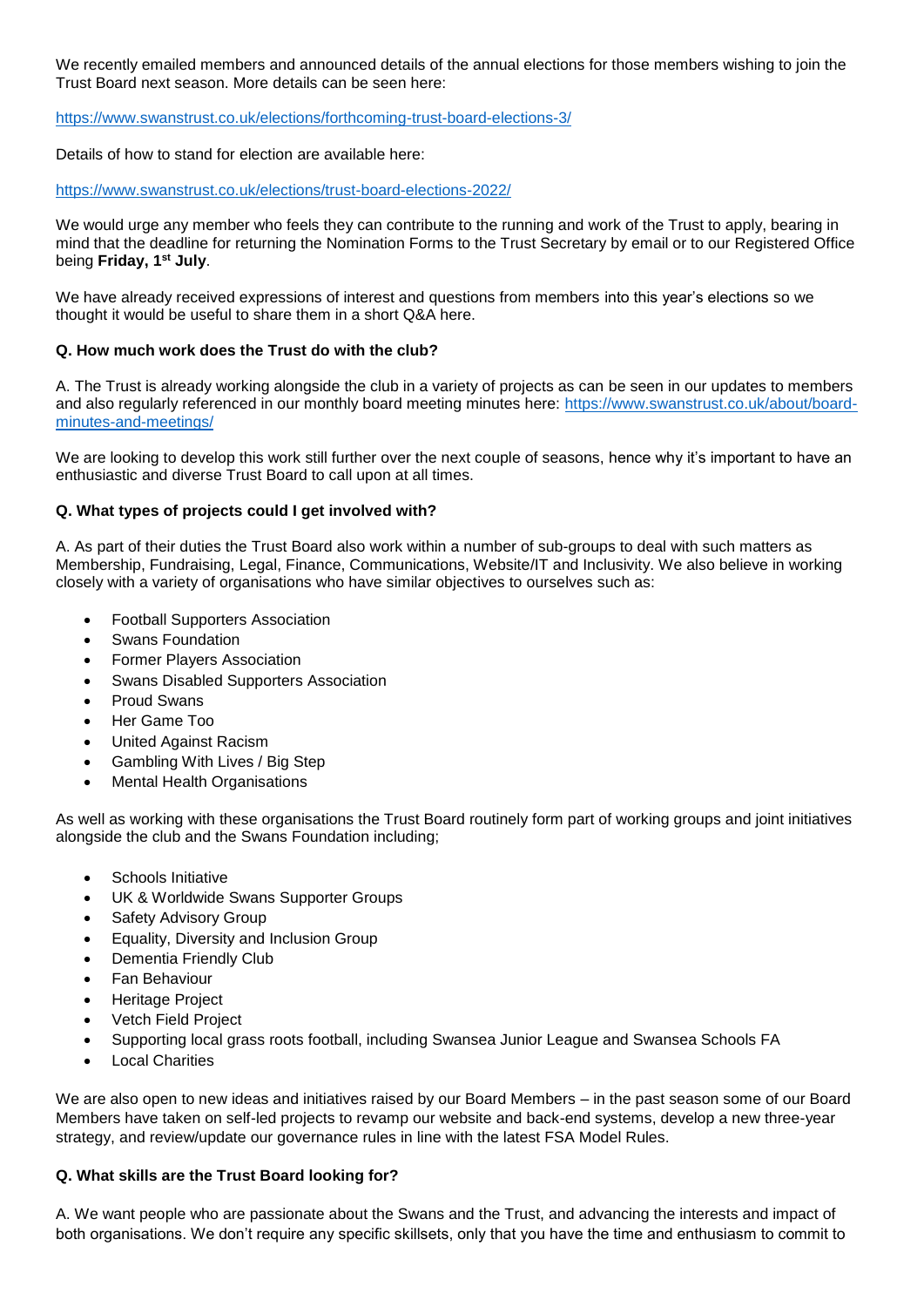our objectives and the work we are doing. Naturally, we are always keen to see people standing who may have skills that meet the current context of our organisation – especially in Social Media, Digital, and engagement. These are key for us moving forward and we encourage anyone with those skills to consider standing as a Board Member to support us. But all applicants are welcome.

Our co-opted positions may seek out more specific skillsets to help us with certain elements of our work.

## **Q. How often do the Trust Board meet?**

A. As a full board, we meet on average once a month to cover a full update and discussion. Board Members have the option to join in-person or virtually depending on personal circumstances.

Our sub-groups meet on a more informal basis or when a need arises, however work is often done in these groups offline.

## **Q. Where do meetings take place?**

A. For in-person meetings, we typically meet at the Swansea.com stadium in a room that is set up for us to use MS Teams for those joining virtually.

## **Q. How long do meetings last?**

A. That all depends on what needs to be raised, but we usually take advantage of the majority of the board being together to firstly allow a guest speaker or representative of the club to join us for the first hour or so and then we move on to Trust business. This past season, we have been joined by Russell Martin, Julian Winter, Rebecca Edwards-Symmons, Gareth Davies, Andrew Davies from the club; we have also had Helen Elton from the Swans Foundation, Karen Trussler from Swansea Junior League and Rhodri Mugford from Swansea Schools FA join us to provide more insight into their respective organisations.

We recognise that our Board are all volunteers with work, family and life commitments, and so we always try to ensure we finish our meetings by no later than 8pm to allow board members (some of whom live up to 3 hours away) to arrive home at a reasonable hour.

# **Q. What if I can't attend the start of a meeting or need to leave early?**

A. We recognise that you will have outside commitments, and so we try to be inclusive both in start times and in end times. The Board in the previous year unanimously agreed to an earlier start time for our monthly Board Meeting to enable guest speakers, and also ensure everyone could attend the majority of each meeting. Should you need to join late or leave early, you just need to inform the Trust Secretary prior to the meeting so the agenda can be updated to reflect any key elements that you cover. We don't want this to be an impediment to you applying – please do reach out to us though [info@swanstrust.co.uk](mailto:info@swanstrust.co.uk) if you have any specific concerns on this matter.

### **Q. What do home match day duties involve?**

A. We always try and ensure we have at least two or three more locally based Trust Board members in attendance at our Pod before every home game and a rota is drawn up well in advance for everyone to plan around. On average we would expect board members who are able to regularly attend home games to be on Pod duty for an hour or so about once every three home games but we are more flexible for those who live further afield or are unable to attend as frequently as others. This is a great opportunity for us to meet and chat with Trust Members, answer questions, and also encourage the wider Jack Army to join the Trust.

# **Q. What happens if I disagree with a Trust Board decision?**

A. The Trust board is made up of members with varying levels of expertise in many different areas. It is quite common that not everyone will share the same views on any given matter. This is the purpose of the board. We aim to be as inclusive as possible and discuss all matters in an open and professional manner. If the board needs to take a vote then we will always abide by the majority opinion. In such circumstances that the board is split on a decision then we will endeavour to raise that given matter with our members. We should stress that all opinions are encouraged and explored and all board members act in the best interests of the Trust.

We hope this short Q&A helps, but if anyone has any further questions to ask before submitting their application to become a Trust Board member on or before Friday 1<sup>st</sup> July 2022 please email us at [info@swanstrust.co.uk](mailto:info@swanstrust.co.uk)